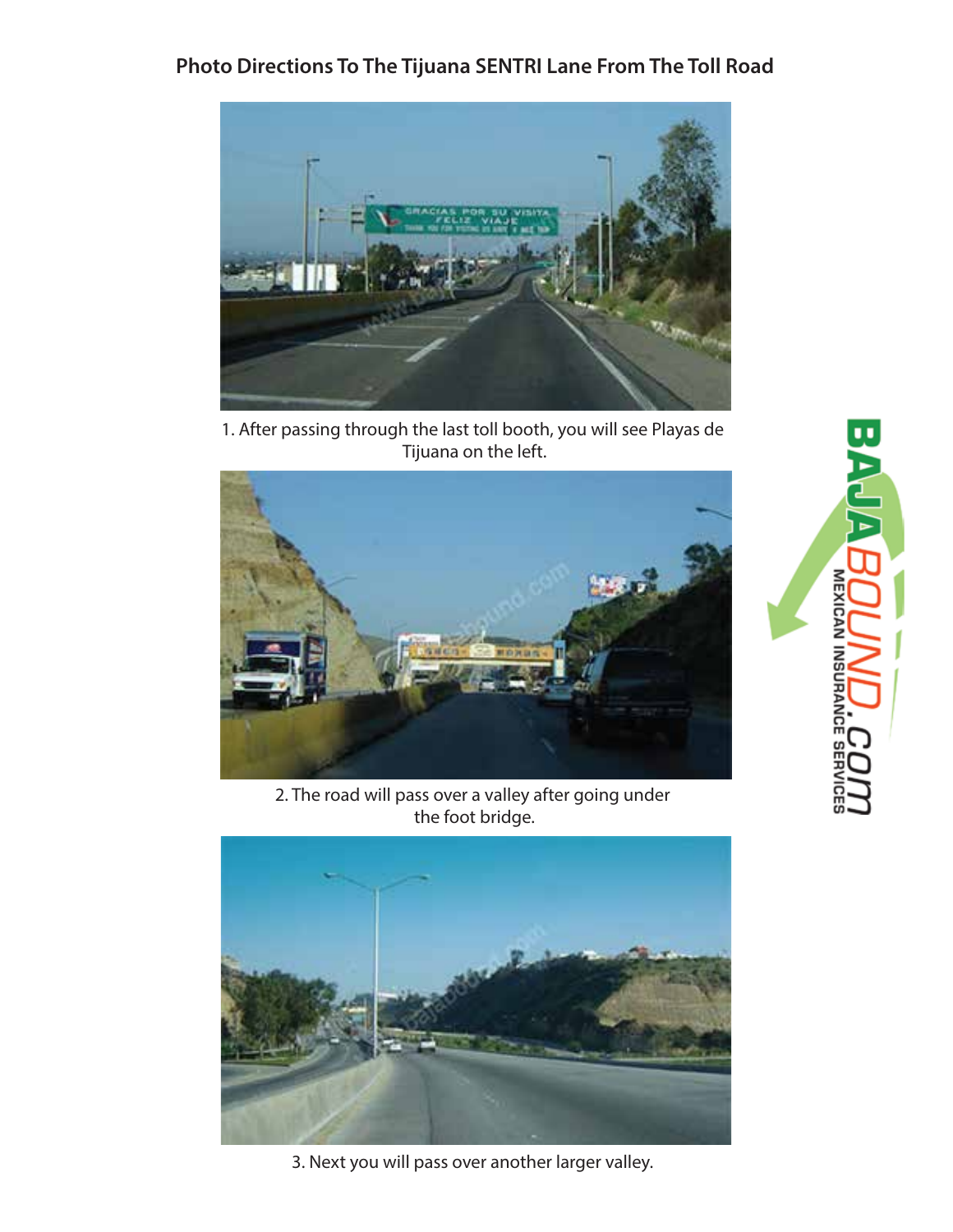

4. Take a RIGHT at the sign for San Diego/Zona Rio towards VIA INTERNACIONAL.



5. Continue up the hill.



6. Now Vía Internacional is paralleling the U.S./Mexico border.

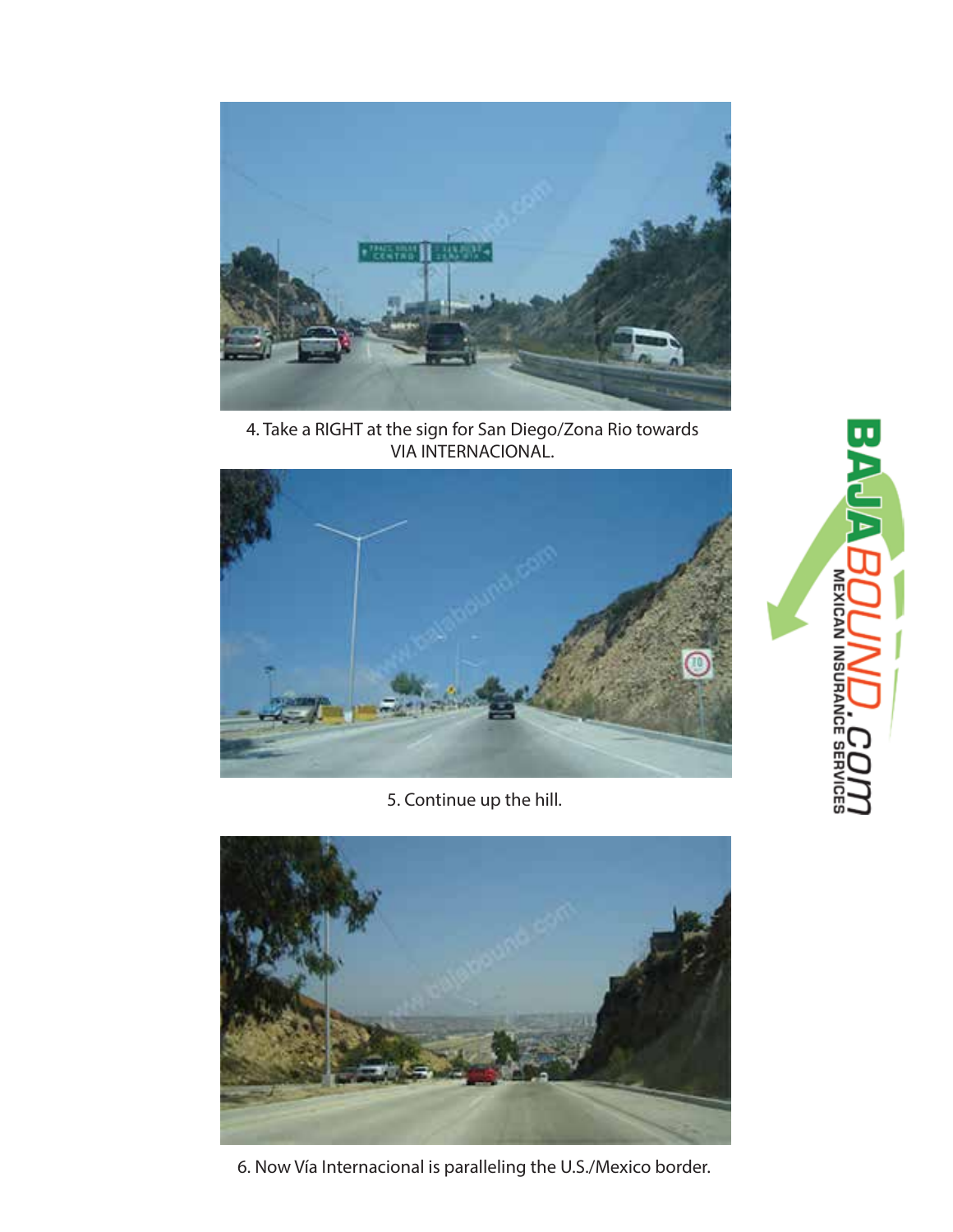

7. Continue for a few miles..



8. Watch for the SAN DIEGO/INTERSTATE 5 signs and continue to follow them.



9. Once you cross under this bridge, prepare to exit to the RIGHT.

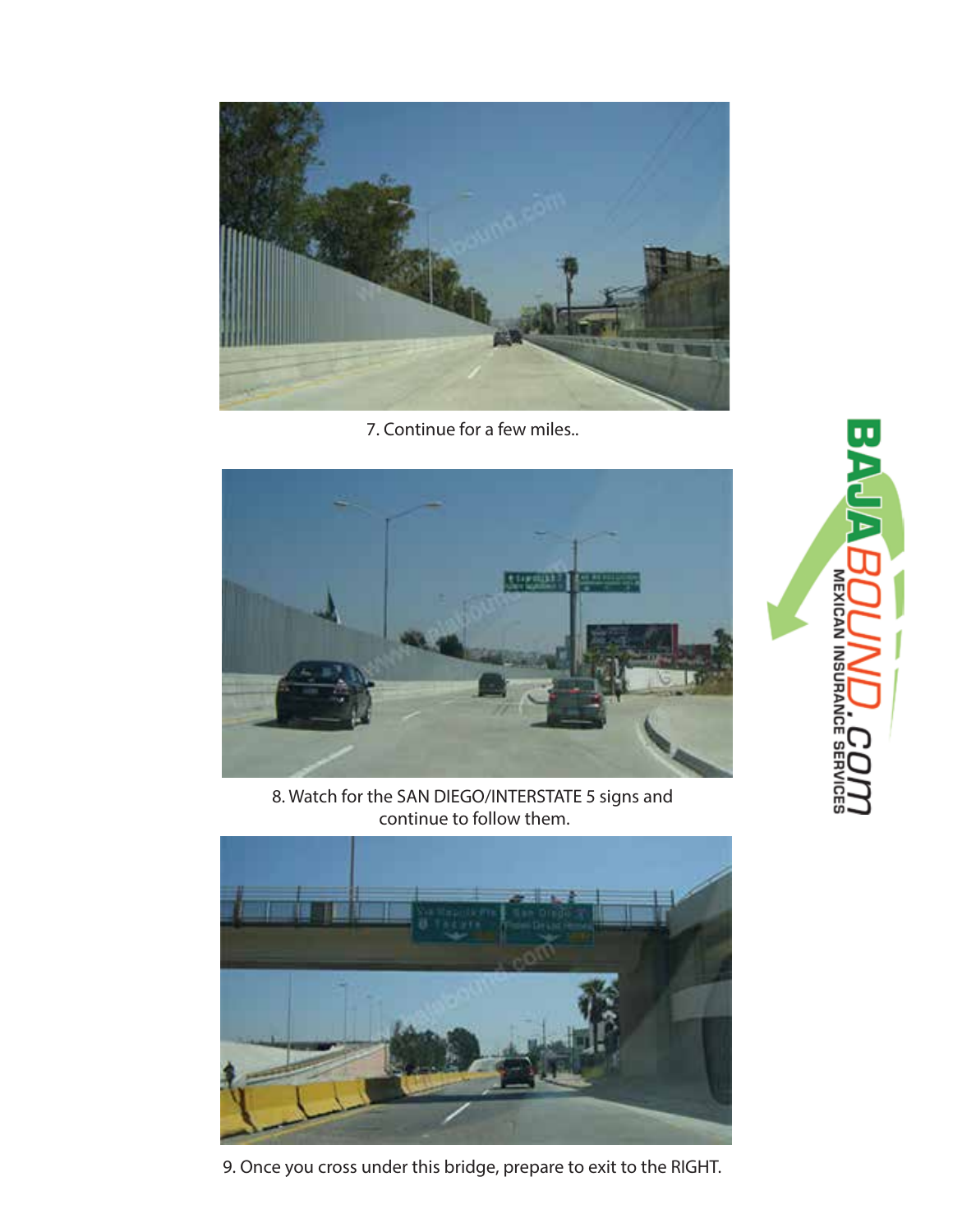

10. Exit RIGHT before the PEMEX gas station onto AV. MELCHOR OCAMPO.



11. Take a left onto CALLE SEGUNDA/BENITO JUAREZ.



12. Follow the signs for COL. FEDERAL - the middle lane between the concrete dividers and curb.

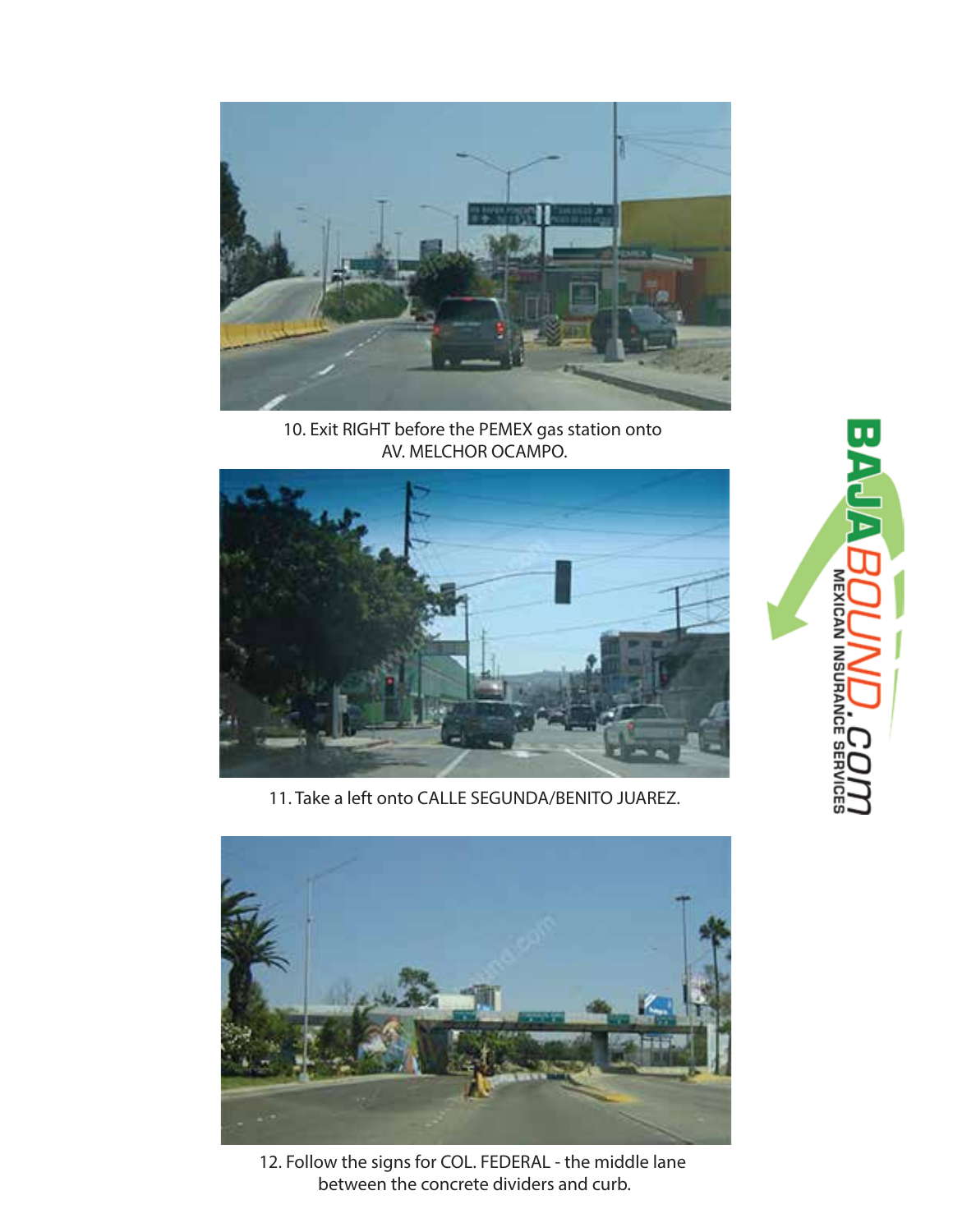

13. Go up the bridge, passing the medical/Fast Pass Lane. Continue STRAIGHT down toward Col. Federal following the white car.



14. Make a U-TURN at the Alto sign.



15. After you go over a large speed bump, stay to the RIGHT of the concrete dividers to pass under the bridge towards PASEO CENTENARIO/SAN DIEGO.

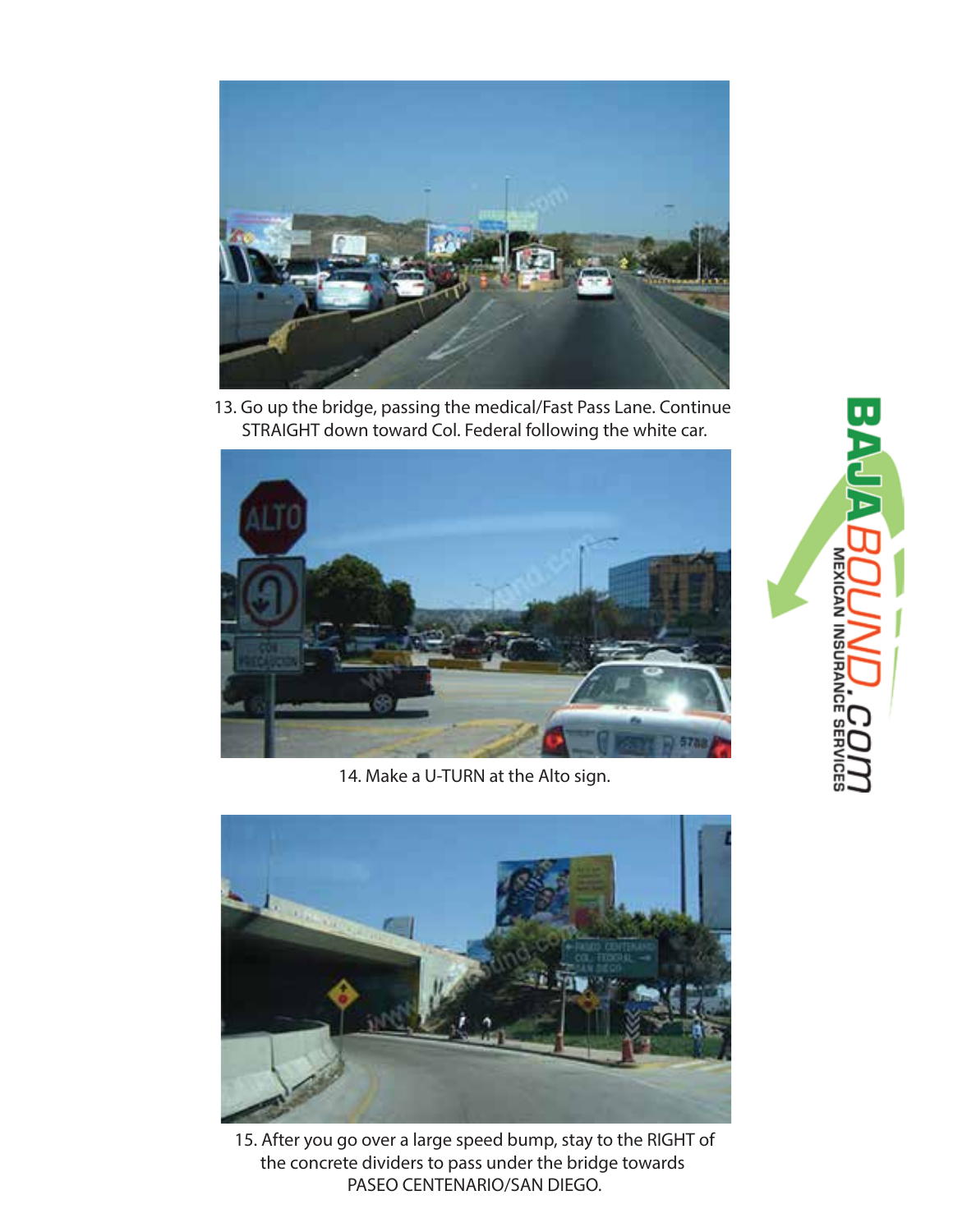

16. The first ALTO sign (the illegal left turn), is the old SENTRI entrance. There is a new sign pointing to continue straight through the ALTO.



17. At the second ALTO make a left.





**BAJ**  $\triangleright$ **MEXICAN INSURANCE**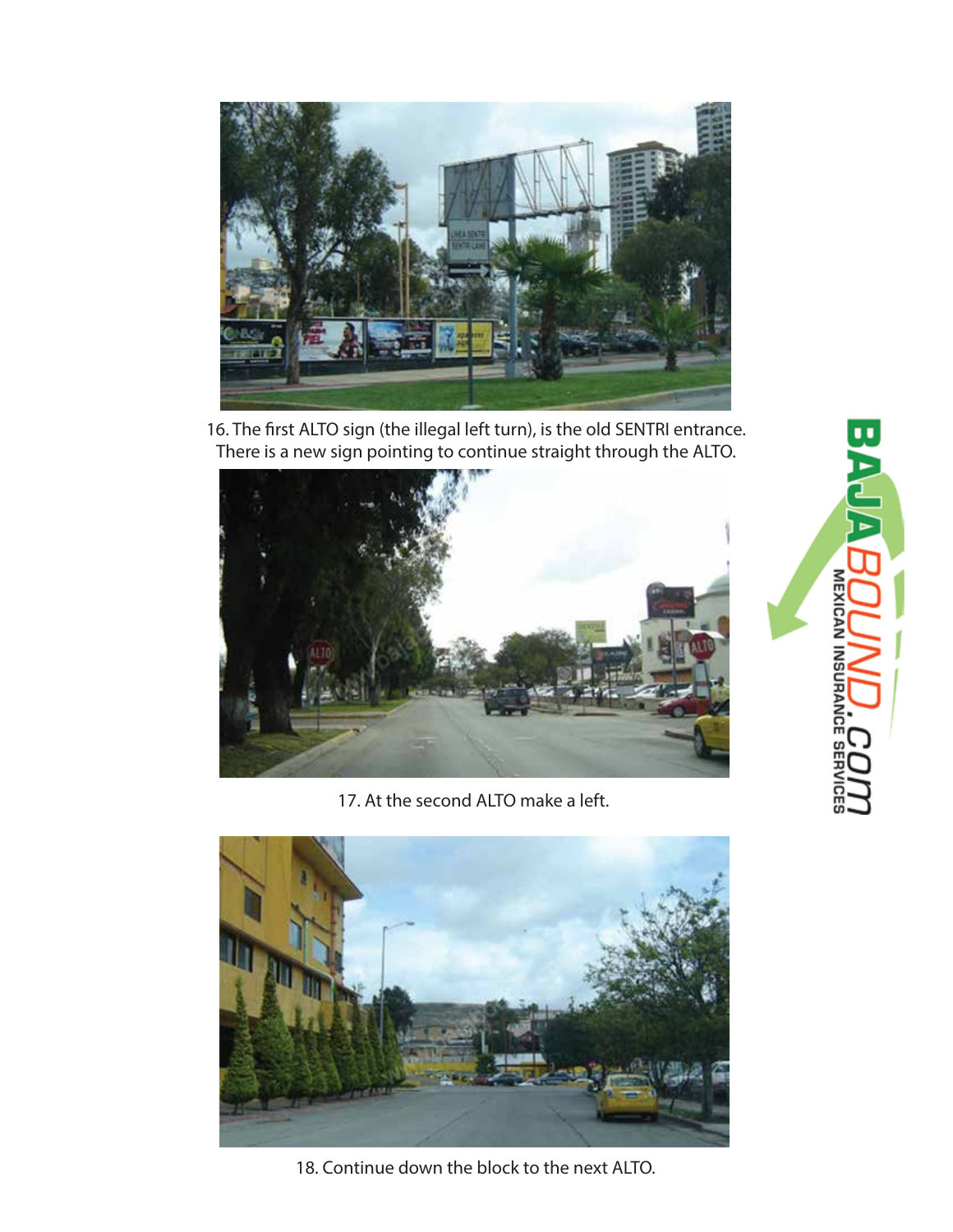

19. At the ALTO there are two options. Option 1 (Short Cut): If the line is short and there is no cop, you may take a left to get into the SENTRI line. (Option 2 is explained further below if the line is longer.)



20. Option 1 Continued - Take a left at the new SENTRI entrance. This intersection is a bit tricky since the ALTO signs for each way are a bit far from each other. Be sure to look up to the left for the blue SENTRI sign, or you may end up on Col. Federal!



21. Option 1 Continued - Driving toward the SENTRI line.

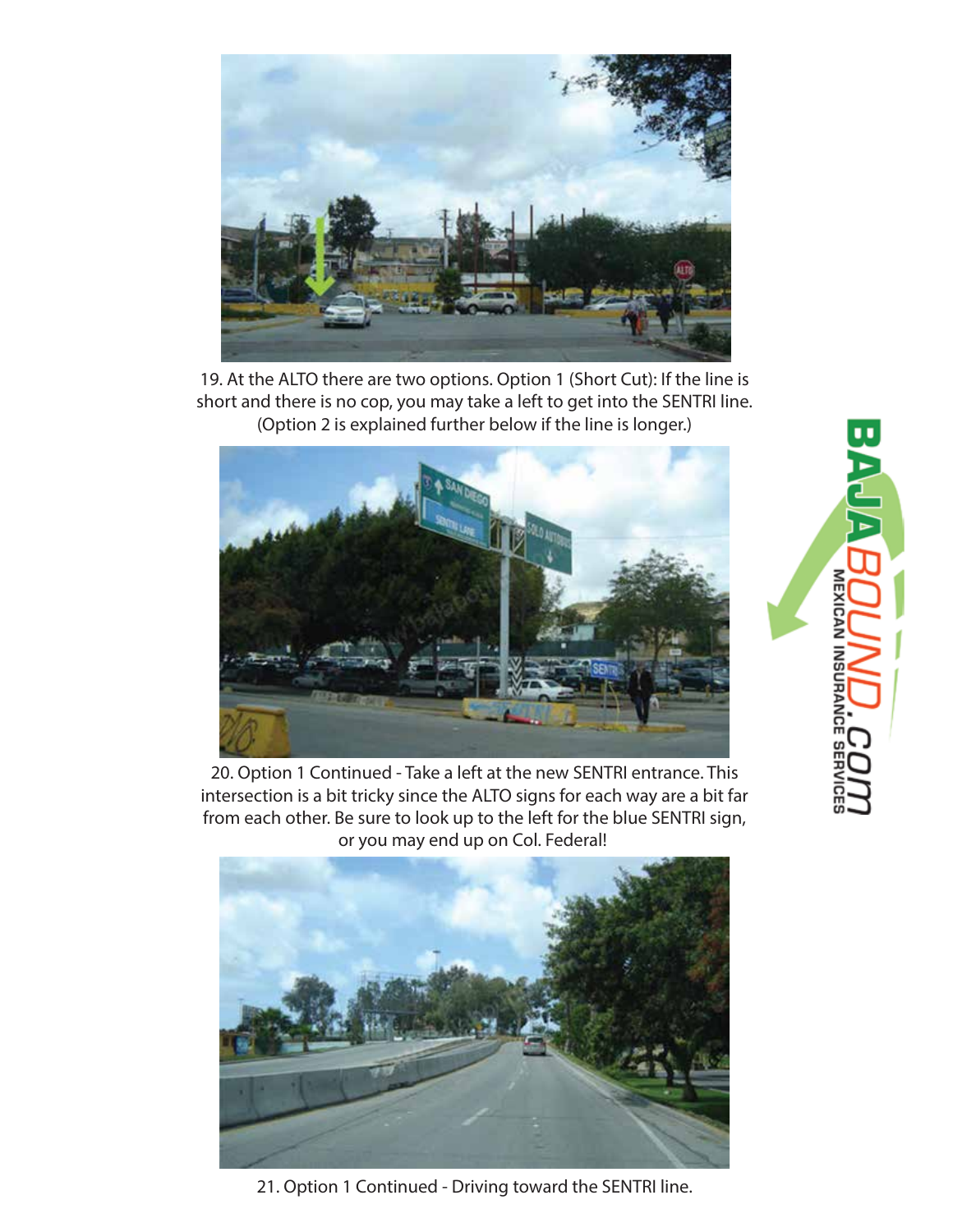Option 2: When the line is longer



22. After taking a RIGHT at the ALTO (Photo 19), continue STRAIGHT for several blocks.



23. You will approach the Padre Kino glorietta. Continue around the glorietta to do a u-turn. There are two ALTO signs.



24. One of the two ALTO signs.